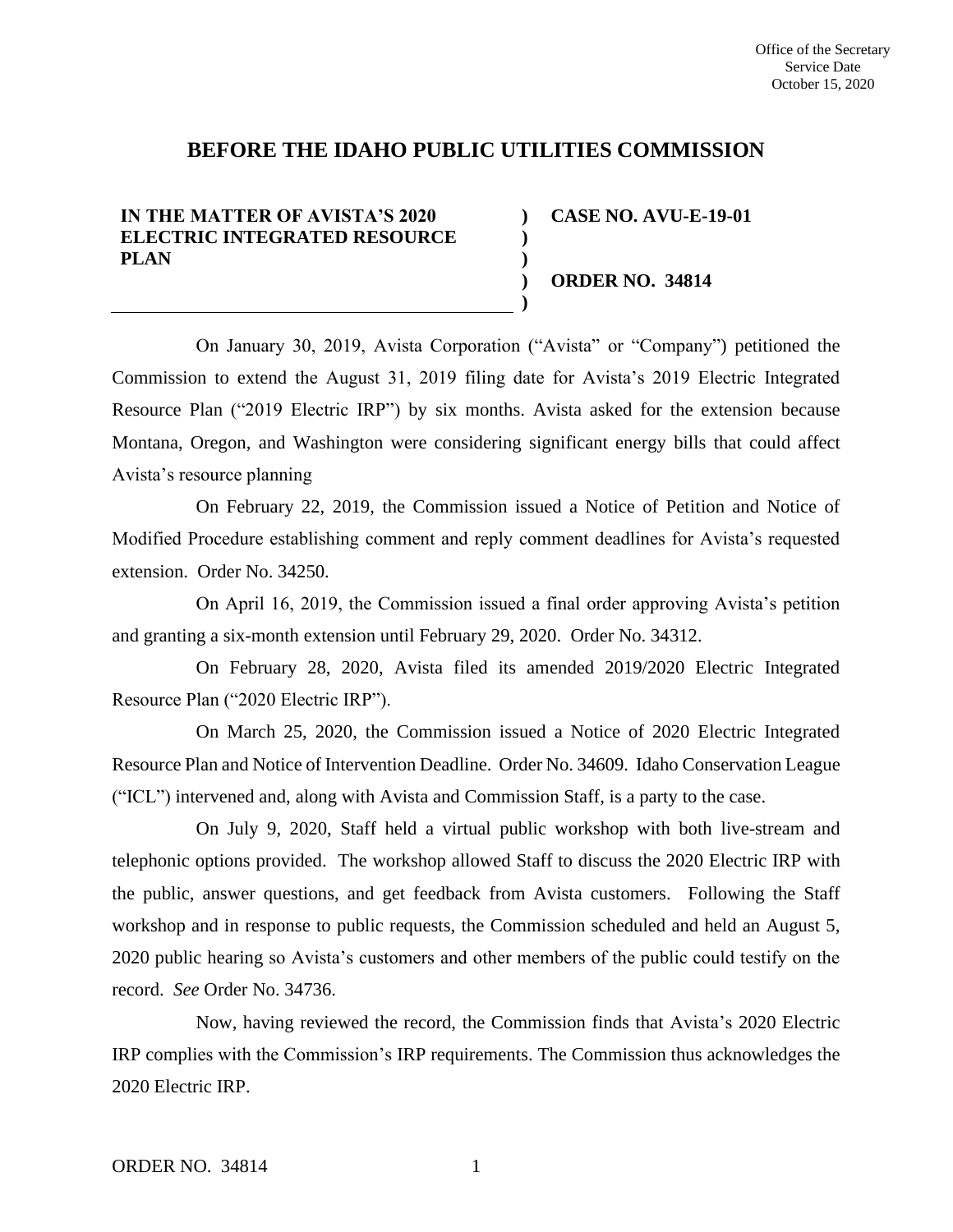### **OVERVIEW OF THE IRP PROCESS**

An IRP is a status report on the utility's ongoing, changing plans to adequately and reliably serve its customers at the lowest system cost and least risk over a planning period of at least 20 years; in this case 25 years. The IRP is a "freeze frame" look at the utility's fluid resource planning process. *See* Order No. 22299. The IRP serves as a base line against which future resource decisions are gauged, but the utility does not have to follow the plan without deviation. Order No. 25260. The IRP identifies how the utility intends to meet future load over the planning period. The IRP is based on numerous well-vetted assumptions and forecasts using supply and demand-side resources to mitigate risks across different scenarios and identify a least-cost resource portfolio.

Avista must update its IRP at least every two years and allow the public to participate in developing the IRP. Order No. 22299. The final IRP must include the subjects required by the Commission's prior Orders, including Order Nos. 22299 and 25260. In summary, the final IRP should explain Avista's present load/resource position, expected responses to possible future events, and the role of conservation in those responses. It also should discuss:

> any flexibilities and analyses considered during comprehensive resource planning, such as: (1) examination of load forecast uncertainties; (2) effects of known or potential changes to existing resources; (3) consideration of demand and supply-side resource options; and (4) contingencies for upgrading, optioning and acquiring resources at optimum times (considering cost, availability, lead time, reliability, risk, etc.) as future events unfold.

Order No. 22299. The IRP should separately address Avista's:

- "Existing resource stack," by identifying all existing power supply resources;
- "Load forecast," by discussing expected 20-year load growth scenarios for retail markets and for the federal wholesale market including "requirements" customers, firm sales, and economy (spot) sales. This section should summarize the utility's present load condition, expectations, and level of confidence; and
- "Additional resource menu," by describing the utility's plan for meeting all potential jurisdictional load over the 20-year planning period, referring to expected costs, reliability, and risks inherent in the range of credible future scenarios.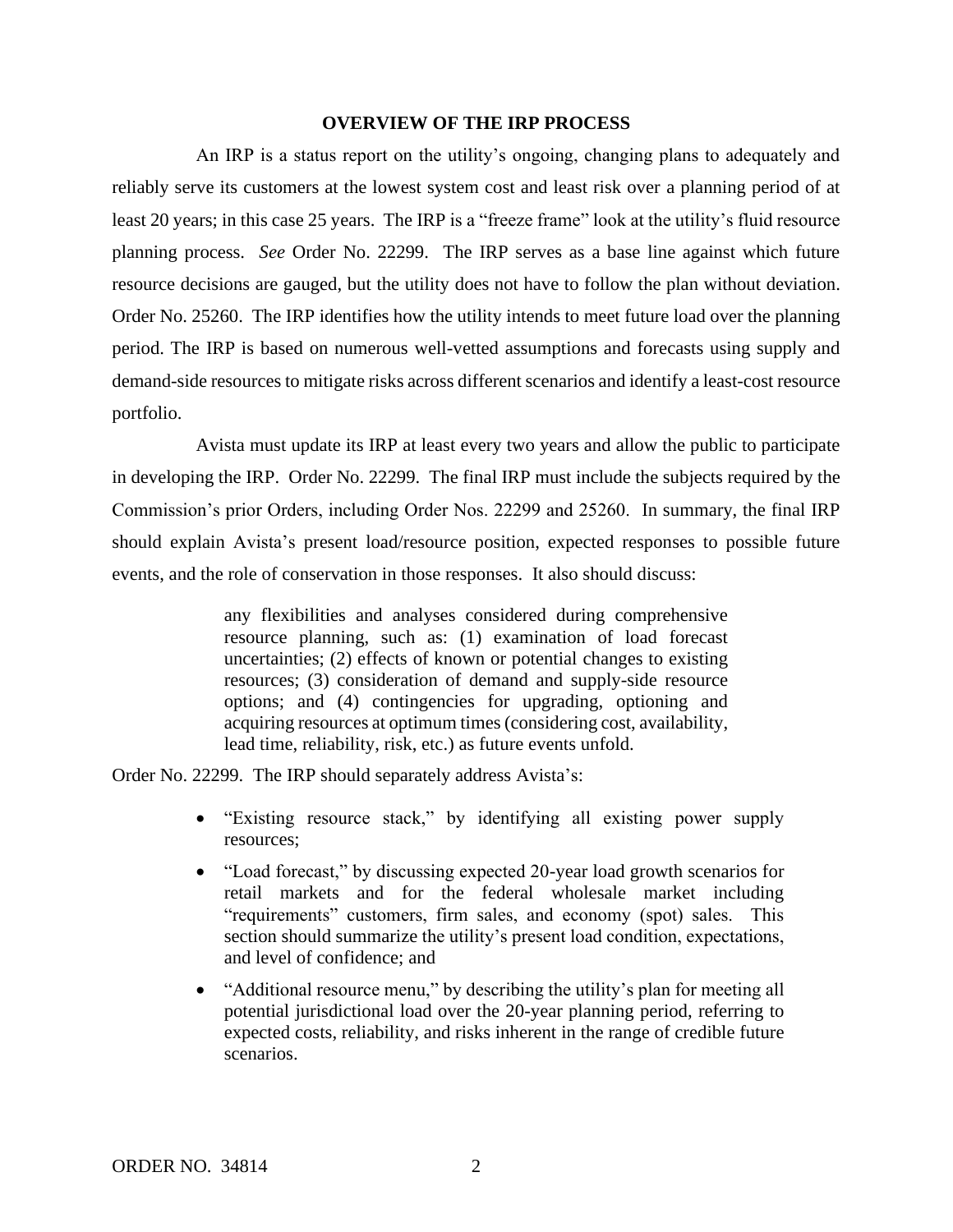*Id.* If the Commission finds the IRP discusses these required subjects, then it will acknowledge that Avista filed the IRP. By acknowledging the IRP, the Commission recognizes Avista's ongoing planning process, not the conclusions or results reached through that process.

#### **THE 2020 ELECTRIC IRP**

### *A. Stakeholder Involvement*

Avista developed the 2020 Electric IRP in consultation with its Technical Advisory Committee ("TAC"). 2020 Electric IRP at 2-1. The TAC consists of over 100 invited participants, including customers, staff from the Idaho and Washington commissions, academics, environmental organizations, government agencies, consultants, regional utilities, and other interested parties. *Id.* The Company held six TAC meetings for the 2019/2020 Electric IRP cycle. *Id.* at 2-2. Avista states it actively solicits input from interested parties in the IRP process and that it continues to expand TAC membership and diversity of the public process. *Id.* at 2-3.

### *B. Projected Load Growth*

The 2020 Electric IRP predicts Avista's average annual load will grow 0.3% per year (down from the 2017 IRP's prediction of 0.47%). *Id.* at 3-1; Order No. 33971 at 3. Avista estimates peak load growth of 0.3% in the winter and 0.4% in the summer compared to the 2017 IRP's prediction of 0.42% peak load growth in the winter and 0.46% in the summer. *Id.* Avista anticipates continuing to be a winter-peaking system, but states that in years with mild winters and hot summers, the annual maximum peak load could occur in the summer. *Id.* at 3-18. Avista states it has adequate supply and demand-side resources to meet peak load requirements through December 2025. *Id.* at 1-1.

### *C. Existing Supply Resources*

Avista owns and operates eight hydroelectric facilities on the Spokane and Clark Fork rivers, five natural gas-fired plants, a biomass plant, and partially owns two coal-fired units at Colstrip. *Id.* at 4-1. Company-owned hydroelectric facilities have a total 972 MW nameplate capacity. *Id.* at 4-4. Company-owned thermal resources have a total 845 MW nameplate capacity. *Id.* at 4-5. Avista owns 15% of Colstrip Units 3 and 4 for a total nameplate capacity of 247 MW of coal-fired generation. *Id.* at 4-5, 4-6. Avista also purchases energy from independent power producers and regional utilities, including 225 MW of Mid-Columbia hydroelectric contracts offered by public utilities districts in central Washington. *Id.* at 4-7, 4-8.Avista has agreements under the Public Utility Regulatory Policies Act of 1978 ("PURPA") that total 138 MW of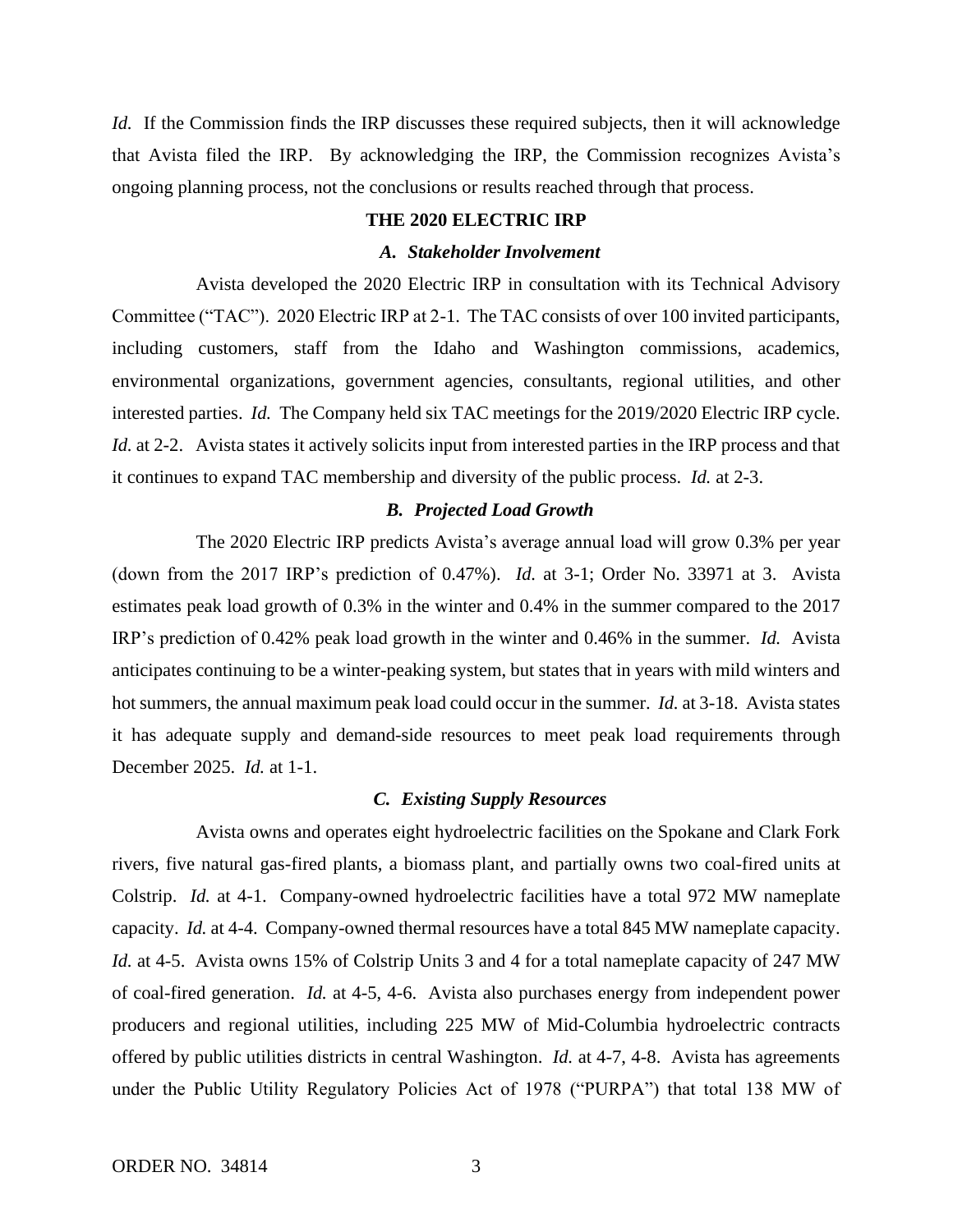nameplate capacity from hydro, waste, and biomass qualifying facilities. *Id.* at 4-9. As of November 2019, Avista's net metering program had 1,140 customers (94 in Idaho) with 8.6 MW of total nameplate capacity. *Id.* at 4-10. At winter peak, Avista's energy supply is 50% hydroelectric and 36% natural gas-fired resources. *Id.* at 4-1.

### *D. Energy Efficiency and Demand Response*

Avista states recent programs creating the most energy savings include residential and non-residential prescriptive lighting, residential fuel efficiency, site-specific lighting, and small business projects. *Id.* at 5-1. Avista reports that in 2018, 155 aMW of energy efficiency served its customers, which represented nearly 12.2% of its load. *Id.* Avista estimates an additional 138 aMW reduction of system sales due to energy efficiency by 2040, which it estimates will result in a 12.6% savings. *Id.* at 5-6. Avista's study of demand-response options found that pricing options, such as time-of-use, variable peak pricing, and real time pricing generally offer the lowest cost per kW and direct load control of customer heating loads with smart thermostats offer the second lowest cost. *Id.* at 6-11.

### *E. Environmental Policy Considerations*

In April 2019, Avista announced a corporate goal to provide 100% "carbon neutral energy" by 2027 and 100% "clean energy" by 2045, similar to Washington requirements under the Clean Energy Transformation Act ("CETA") for 2030 and 2045. *Id.* at 11-1. The rules implementing CETA were not final during the drafting or review of the 2020 Electric IRP. *Id.* at 2-10*.* CETA mandates additional requirements for IRPs in Washington including the development of a Clean Energy Action Plan and a Clean Energy Implementation Plan as well as accounting for the social cost of carbon, removing coal from Washington retail rates after 2025, transitioning to 100% clean energy, distribution and transmission planning within the IRP, and accounting for economic, health, and environmental burdens and benefits. *Id.* 

### *F. Preferred Resource Strategy*

The 2020 Electric IRP's Preferred Resource Strategy ("PRS") states how Avista plans to meet its resource requirements over the next 25 years (previously 20) at affordable rates while complying with state mandates and maintaining system reliability. *See id.* at 11-1. Avista states it will acquire new energy and capacity resources to meet clean energy goals and capacity deficits in the next several years, starting with 200 MW of wind energy split between Montana and the Northwest. *Id.* at 11-4. Avista estimates procuring 122 aMW of clean energy before 2023 to stay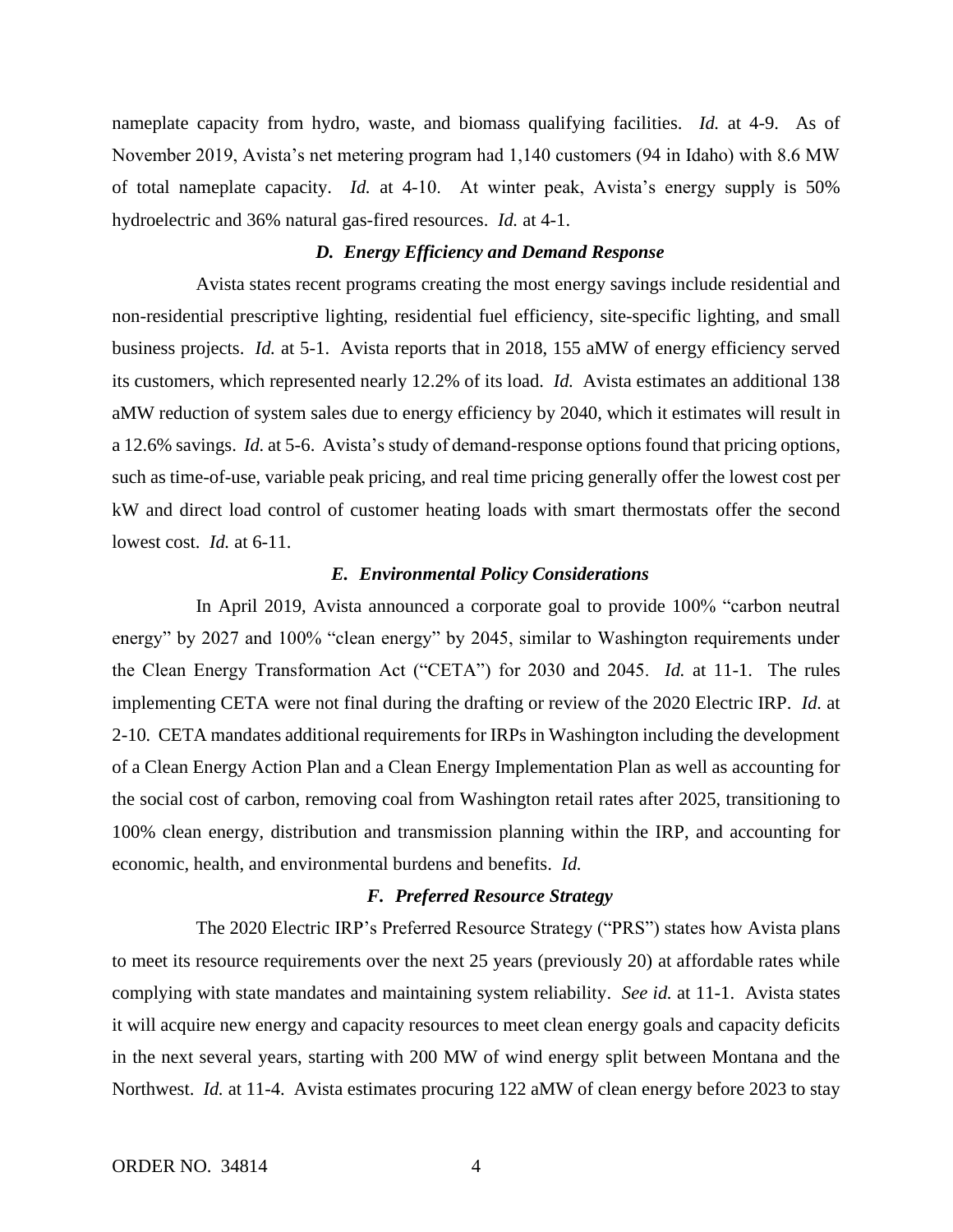on target to meet the CETA goal of 80% clean energy by 2030. *Id.* Avista anticipates releasing requests for proposals ("RFPs") to obtain resources with online dates between 2022 and 2023 that meet its goals of obtaining clean energy at higher-priced hours that provide peak capacity for its winter peak load. *Id.* 

The 2020 Electric IRP indicates that the most economic decision for Colstrip Units 3 and 4 is to close the plant at the end of 2025. But from a regional reliability viewpoint, closing the plant at the end of the 2026 heating season would be preferrable. *Id.* at 11-5. To replace the anticipated loss of Colstrip capacity and the expiration of the Lancaster PPA (which expires in October 2026), Avista seeks to add 175 MW of long-duration pumped hydro and 200 MW of Montana wind. *Id.* Avista states that long-duration storage assets may allow it to replace the natural gas-fired peaking generation identified in the 2017 IRP. *Id.* 

Avista's 2020 PRS is summarized in the table below.

| <b>Resource</b>                   | Year          | Capacity (MW) |
|-----------------------------------|---------------|---------------|
| Montana wind                      | 2022          | 100           |
| NW wind                           | 2022-23       | 200           |
| Kettle Falls upgrade              | 2026          | 12            |
| Colstrip $3 & 4$ exit             | 2026          | (222)         |
| Rathdrum CT 1&2<br>upgrades       | 2026          | 24            |
| Long-duration pumped<br>hydro     | 2026          | 175           |
| Lancaster PPA expires             | 2026          | (257)         |
| Post Falls upgrade                | 2027          | 8             |
| Montana wind                      | 2027          | 200           |
| Mid-Columbia hydro                | 2031          | 75            |
| Northeast CT's hydro              | 2035          | (55)          |
| Long Lake $2nd$ powerhouse        | 2035          | 68            |
| Liquid-air storage (16 hrs)       | $2036 - 2041$ | 100           |
| Wind (including PPA)<br>renewals) | $2041 - 2043$ | 300           |
| Lithium-ion storage $(4 hr)$      | $2042 - 2045$ | 300           |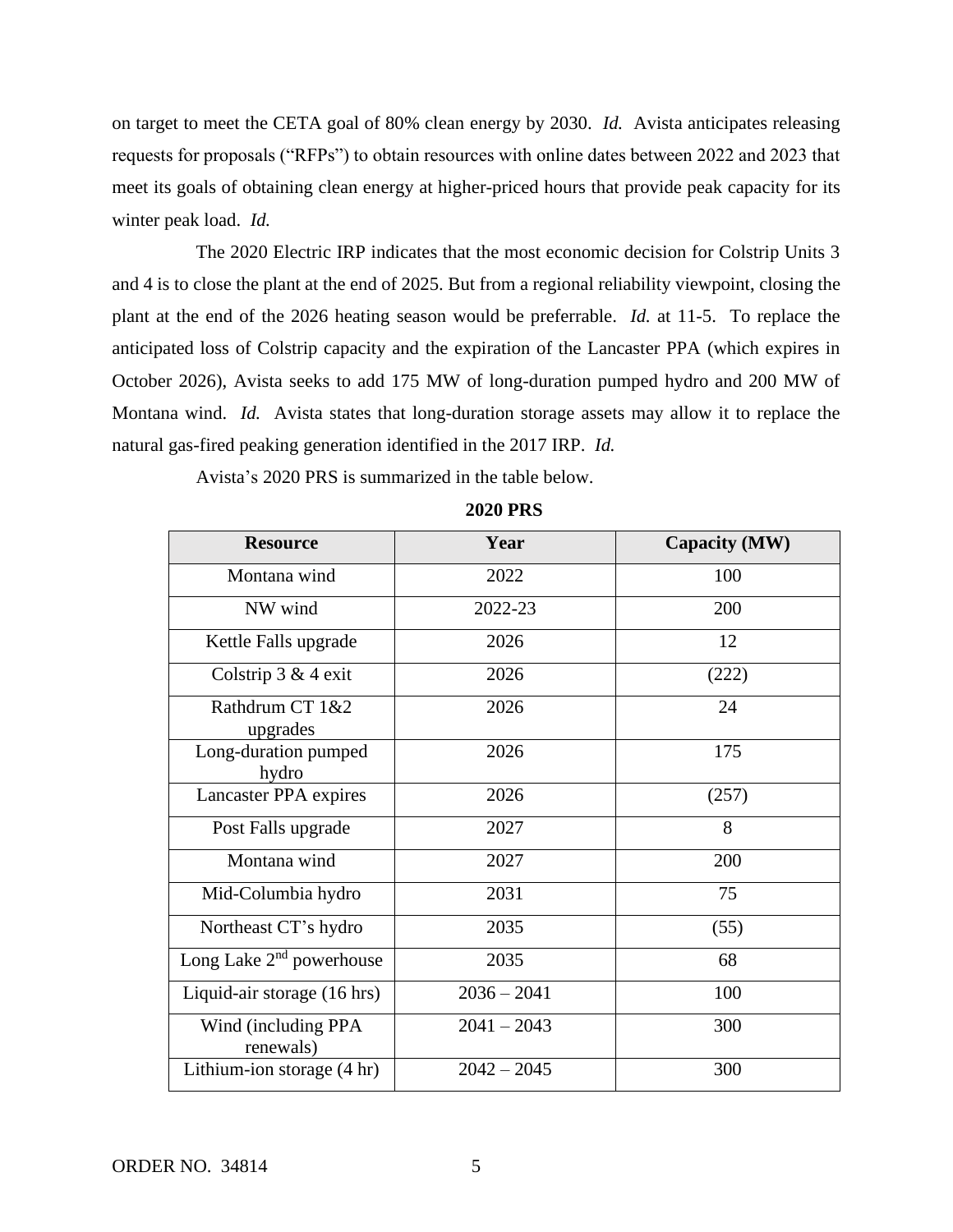| Solar $w$ storage $(4 \text{ hrs})$   | 2044 | 55        |
|---------------------------------------|------|-----------|
| 4-hr storage for solar                | 2044 | 50        |
|                                       |      |           |
| Supply-side resource net<br>total     |      | 1,133     |
| Supply-side additions<br>through 2045 |      | 1,667     |
| Demand-Side Response<br>through 2045  |      | 112       |
| Energy Efficiency through<br>2045     |      | 187 (aMW) |

### *Id.* at 1-5, Table 1.1.

Avista uses three models to develop the PRS. Avista uses the AURORA model to develop the electric price forecast. *Id.* at 11-2. The AURORA model uses Avista's generation resources, load estimates, and transmission links in the Western interconnect as model inputs. *Id.*  at 10-1. The 20-year wholesale electric price forecast developed by the AURORA model for the 2020 Electric IRP predicts energy prices of \$26.44 per MWh on average for 2021-2040, compared to the prediction of \$35.85 per MWh developed in the 2017 Electric IRP. *Id.* Avista expects the nominal levelized natural gas prices over 20 years, a historically strong indicator of Mid-Columbia electric prices, to be \$3.47 per dekatherm, compared to the \$4.21 per dekatherm anticipated in the 2017 IRP. *See id.* at 10-9. Avista compares the electric price forecast to resource options to determine relative profitability of a resource, dispatch and other anticipated operating characteristics. *Id.* Avista uses ARAM, Avista's Reliability Assessment Model, to evaluate the current portfolio's reliability metrics and each resource option's contribution to overall portfolio reliability. *Id.* at 11-2. Avista uses PRiSM, a PRS model, to aid in its resource selection using the information provided by the AURORA model and the ARAM model as inputs to evaluate the risk of different resource decisions by evaluating 500 potential market futures. *Id.* PRiSM analyzes how Avista can meet multiple objectives—such as comply with CETA and meet its peak demand—in its resource decisions. *Id.* 

### *G. Action Items*

The Action Plan highlights actions Avista intends to take over the next two years. *Id.*  at 13-4. The 2020 Action Plan includes developing a plan to upgrade the Long Lake hydroelectric facility, investigating the potential for pumped hydro storage in or near Avista's service territory,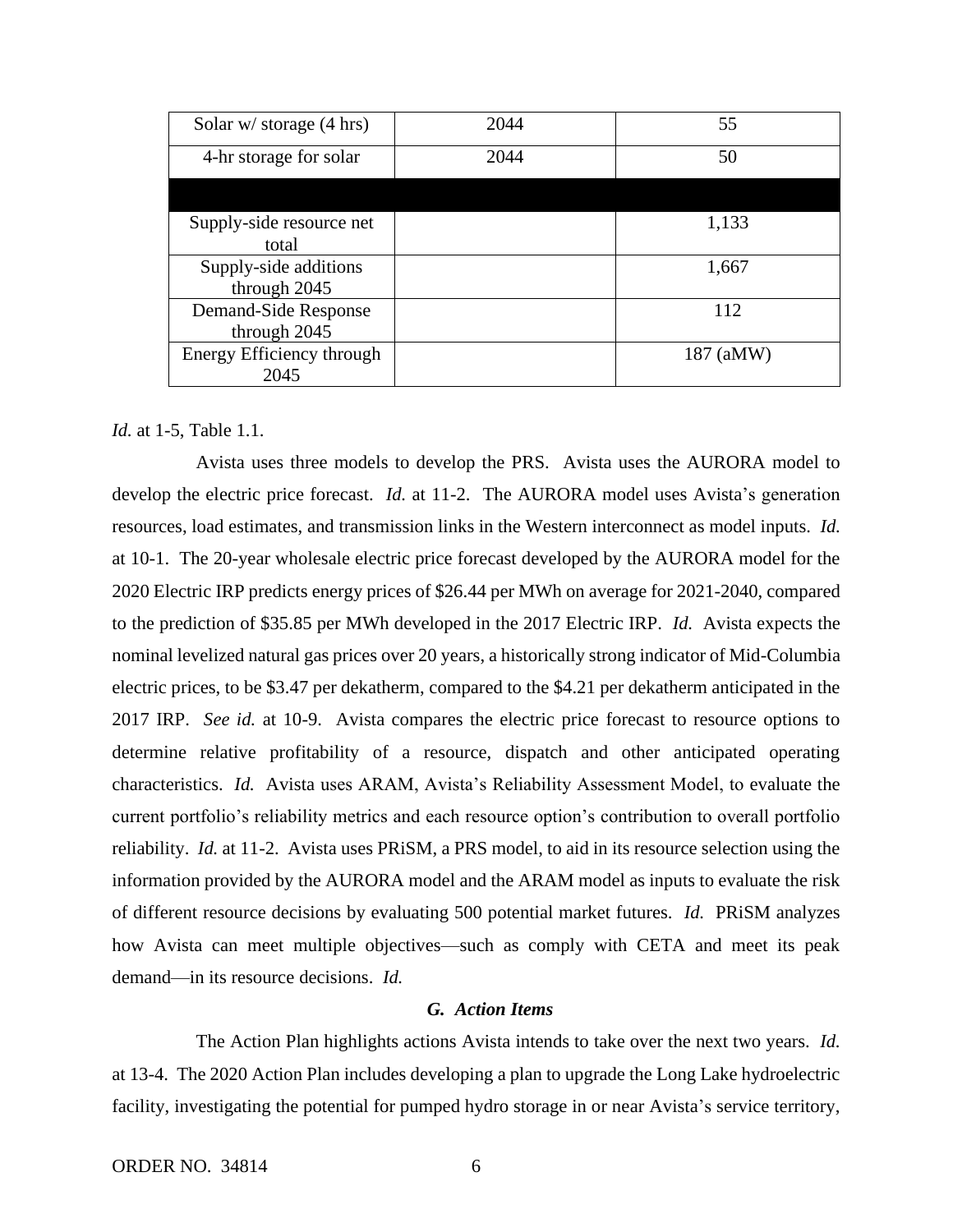conducting transmission and air permitting studies for a natural gas combustion turbine if pumped hydro is not feasible, releasing a renewables RFP with a preferred online date of 2022 or 2023, releasing a capacity RFP to meet the January 2026 anticipated capacity deficit, and continuing to evaluate the economic closure date of Colstrip Units 3 and 4. *Id.* at 13-4, 5. The Action Plan also identifies future areas of analysis including continuing to study the costs of intermittent resources and benefits of resources such as storage, natural gas-fired peakers, and hydroelectric resources, integrating greenhouse gas emissions from resource construction, manufacturing, and operations in its analyses, examining whether to use a third party to develop electric market price forecasts in conjunction with an internally developed dispatch model, actively participating in CETA rulemaking, and discussing regional resource adequacy and market development. *Id.* at 13-5.

The 2020 Electric IRP reports Avista's progress on the 2017 IRP Action Plan. Avista reports it decided to join the regional energy imbalance market ("EIM") beginning in April 2022 and estimates the EIM will provide benefits of \$5.8 million per year. *Id.* at 13-1. Avista also studied the value of ancillary services provided by pumped hydro storage and flow batteries and intends to conduct additional analysis once sub-hourly modeling is available in the Avista Decision Support System ("ADSS") model. *Id.* at 13-2. Avista reports continued efforts on other aspects of the 2017 Action Plan.

### **THE COMMENTS**

Commission Staff, ICL, and numerous Avista customers commented on Avista's 2020 Electric IRP, and Avista replied. Parties recommended the Commission acknowledge Avista's 2020 Electric IRP but expressed concerns about parts of it, in particular Avista's analysis of its Colstrip retirement plans. Members of the public supported Avista's transition to clean energy and encouraged accelerating the timeline.

## *A. Staff*

Staff recommended the Commission acknowledge Avista's 2020 Electric IRP but with reservations. Staff stated "the [2020 Electric] IRP contains several significant shortcomings including . . . the coal plant retirement analysis, load forecasting, and future resource planning." Staff Comments at 2. Staff also expressed concern that Washington legislation—the Washington Energy Independence Act and CETA—could constrain Avista's ability to use existing resources and select new resources that would achieve a least-cost/least-risk plan under Idaho's standards. *Id.* Staff stated that Avista designed its portfolio analysis to support three important near-term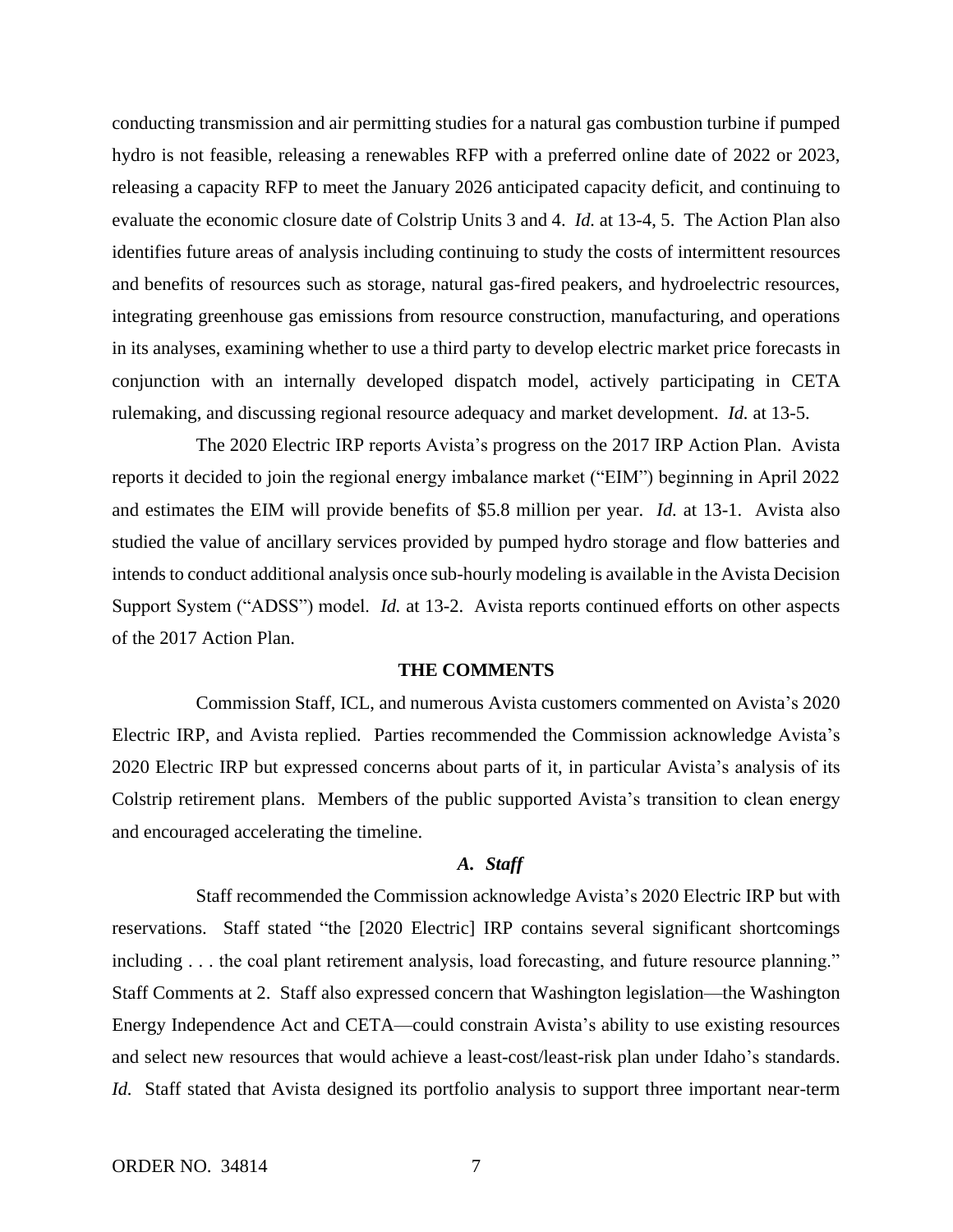resource decisions: (1) remove Colstrip from Idaho and Washington portfolios after 2025; (2) evaluate the replacement energy and capacity needed in 2026 and issue two RFPs; and (3) incorporate Washington's CETA and clean energy goals. *Id.* at 3.

Staff pointed to concerns raised in the 2017 IRP cycle about Avista's Colstrip analysis, including coal supply uncertainties, plant operator uncertainties, and environmental compliance and repair costs. *See Id.* at 4-5. Staff stated that Avista assured Staff that the next IRP would include a more detailed and complete Colstrip analysis. *Id.* at 5. Despite the concerns it expressed and the assurances it received, Staff stated the Colstrip analysis in the 2020 Electric IRP was insufficient and unclear. *Id.* Staff maintained it learned through the news media that Colstrip Unit 4 would need \$20 million in repairs, and this was emblematic of Avista's reluctance to discuss any aspect of Colstrip. *Id.* 

Staff further reported there was significant uncertainty about whether and how to treat Colstrip retirement differently for Washington and Idaho service territories. Avista initially proposed to treat Colstrip as offline in Washington after 2025 but allow the plant to continue to serve Idaho after 2025. Staff expressed concern about the apparent contradiction in both retiring (for purposes of Washington bookkeeping) and continuing to run the same plant (to serve Idaho load) on an integrated system. Avista also considered modeling the electric system separately for Idaho and Washington and creating state-specific IRPs, but this also does not align with how Avista operates its system. Finally, Staff expressed concern that Idaho customers would be responsible for any Colstrip decommissioning costs that were not known and allocated before Washington's 2025 exit from the plant. *Id.* at 5-6.

In the 2020 Electric IRP, Avista proposed to retire Colstrip for Washington and Idaho customers after 2025, with a depreciation end of life date of December 31, 2027 for Idaho. *Id.* at 6. Avista provided an analysis showing that retiring Colstrip at the end of 2025 was more cost effective than running the plant until 2035. However, Staff stated this analysis is deficient because it only compared the 2025 and the 2035 retirement date and did not allow the resource optimization software to select the most economic retirement date. *Id.* Staff reported that Avista performed additional economic analysis on the Colstrip retirement, which supported removing Colstrip energy for Idaho at the end of 2025. But Staff cautioned that resource adequacy was not included in the analysis and should be evaluated in more detail. *Id.* Staff acknowledged Avista's status as a minority partner in Colstrip and that contractual obligations might complicate an early exit. *Id.*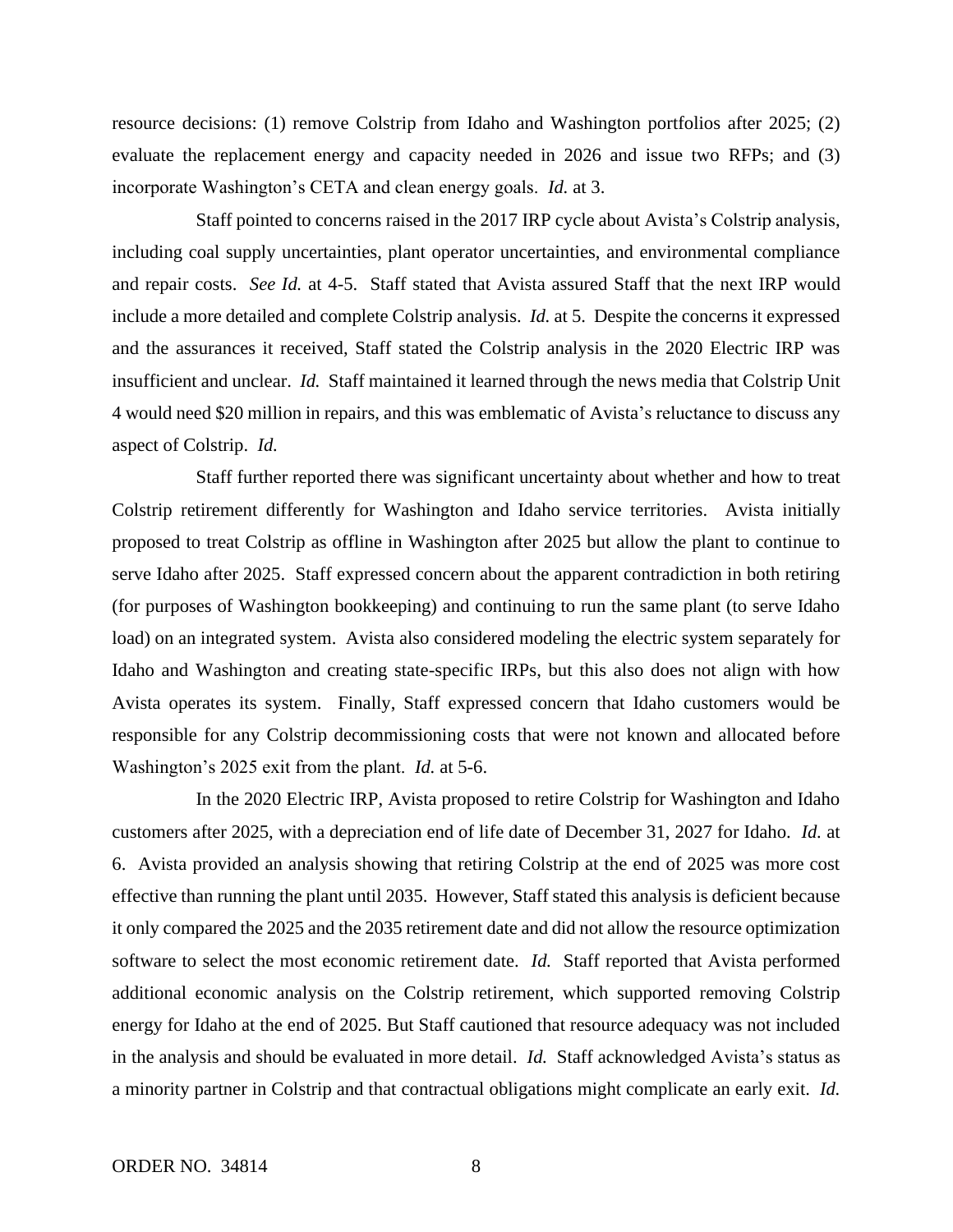Staff recommended the Commission require Avista to file an annual report on Colstrip with updated economic analysis, estimated retirement dates, closure plans, a progress report on closing plans and activities, and an annual accounting for decommissioning and remediation. *Id.* Staff further recommended the Commission require Avista to notify the Commission within 30 days of partner decisions and plant issues that could materially affect Idaho customers. *Id.* 

Staff expressed concern with Avista's use of RFPs as a resource strategy. *Id.* at 18. Staff also expressed concerns that complying with CETA may result in resource decisions that potentially increase costs for Idaho customers and decrease system reliability. *Id.* at 4. Further, Staff stated its concern that Avista's peak load forecasting method may underestimate peak load growth and that Avista's identification of winter-peaking events as the drivers of future capacity needs, rather than summer peaking events, may be misguided. *Id.* at 8. Staff noted Avista's natural gas price forecasts are low but reserves critique on this issue until the anomalies that caused significant volatility in the natural gas markets in 2020 are resolved. *Id.* at 11. Staff disagreed with Avista's assessment that Liquid-Air Energy Storage is a market-ready storage technology. *Id.* at 11-13.

Staff noted that Avista changed its planning reserve margin from 16% to 18% to achieve Avista's 5% Loss of Load Probability ("LOLP") goal in order to accommodate more intermittent resources planned to come on the system. *Id.* at 4. Staff encouraged Avista to further investigate potential PRS cost impacts associated with the increased planning margin. *Id.* Staff also stated that applying a single planning reserve margin to all portfolios may not adequately compare costs across different portfolios when those portfolios have large differences in variable energy. *Id.* at 14-15. Staff also expressed concerns that Avista's reliability analysis only looked at the PRS in a single year, 2030, rather than all portfolios in all years of the IRP timeframe. Staff maintained that the latter approach would provide a greater assurance of reliability and better cost comparison between portfolios. *Id.* at 15.

Staff expressed concerns that Avista may have overestimated the peak reductions that can be achieved by its energy efficiency and demand-response programs. *Id.* at 15. Staff also believes Avista should evaluate the potential for energy efficiency and demand-response programs to reduce peak demand, not just evaluating reduction of average demand. *Id.* at 16. Staff also expressed concern that Avista's identification of winter-peaking events rather than summer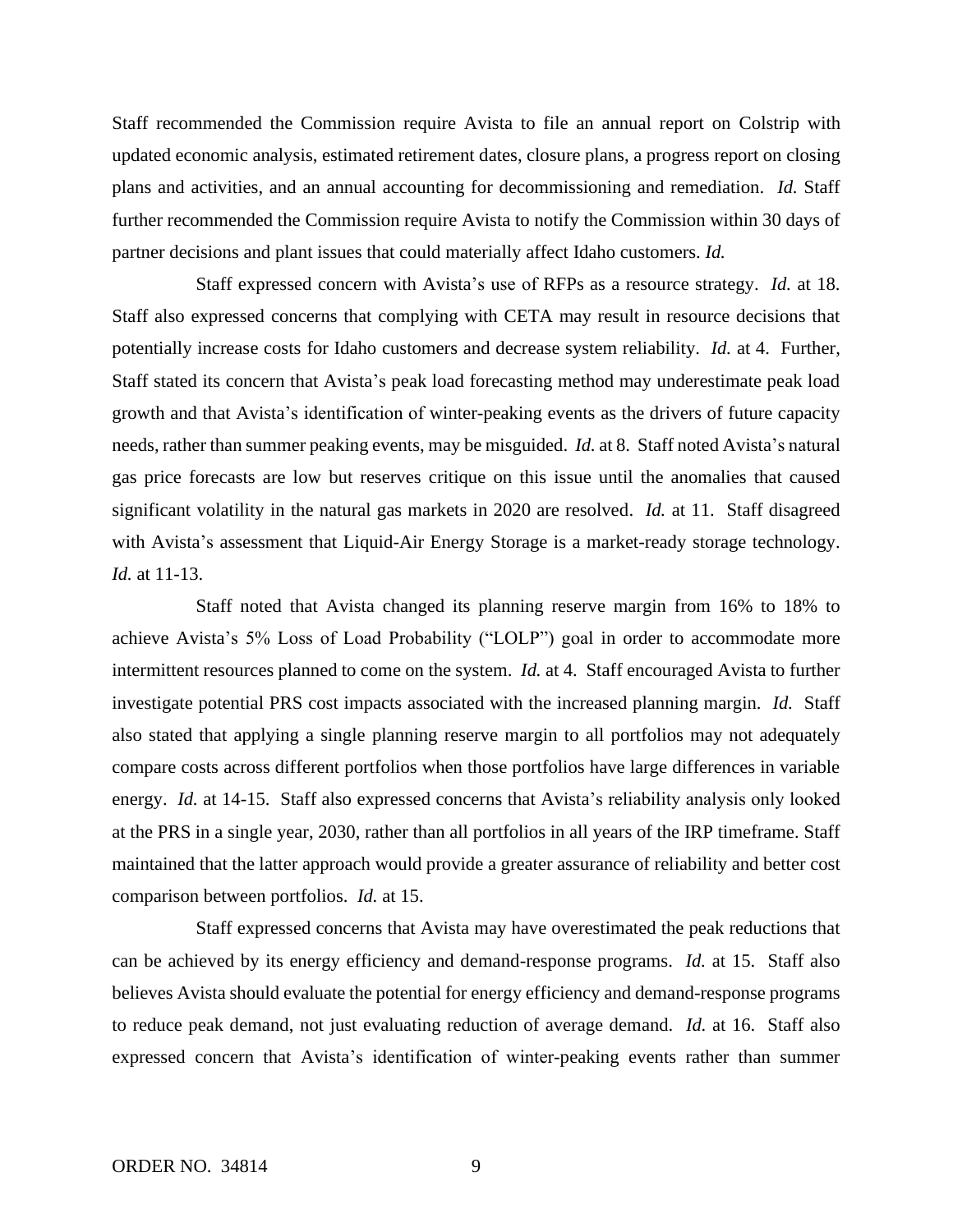peaking may cause Avista to tailor its energy efficiency and demand-response programs to winter programs when perhaps summer programs could more effectively reduce future peak loads. *Id.* 

## *B. ICL*

ICL supports the 2020 Electric IRP's general direction and Avista's PRS, which plans for a Colstrip exit no later than 2025 and identifies 300 MW of wind in the next three years and renewables paired with battery storage as the least-cost replacement portfolio. ICL Comments at 3. But ICL requested the Commission order four "process improvements" that would resolve deficiencies in the 2020 Electric IRP: 1) require Avista to apply the social cost of carbon in its analysis; 2) require more detail and analysis regarding Colstrip Units 3 and 4; 3) use publicly available gas price forecasts; and 4) explain and fully account for how Avista treats Renewable Energy Credits ("RECs") created by Idaho resources. *Id.*

ICL stated that the 2020 Electric IRP's failure to include the social cost of carbon in its analysis is contrary to Commission requirements that IRP planning account for all "expected costs, reliability, and risks inherent in the range of credible future scenarios." *Id.* citing Order No. 33971. ICL argued that *Idaho Code* § 61-302 requires the Commission to ensure that utilities maintain facilities "as shall promote the safety, health, comfort, and convenience" of the public, and that including the social cost of carbon in Avista's models would satisfy this mandate. *See id.* at 4.

ICL emphasized the economic rationale for exiting Colstrip, apart from Washington's most recent energy legislation, and noted the rapidly changing circumstances at the plant, including closure of Units 1 and 2 in January 2020, two years earlier than planned. *Id.* at 7. ICL noted that Units 3 and 4 were unexpectedly taken offline last summer because the plant was violating air toxics standards, and that other Colstrip partners are looking to negotiate exits. *Id.* at 7-8. ICL recommended the Commission encourage Avista to use the 2021 IRP to develop an exit plan similar to that negotiated by Idaho Power for exit from the North Valmy coal-fired plant, and detail how Avista will protect Idaho customers from costs caused by plant co-owners beyond 2025. *Id.*  at 8.

ICL recommended that future IRP's use publicly available gas prices rather than undisclosed consultants with undescribed assumptions so parties can assess the credibility of the assumptions underlying the forecasts and the overall credibility of the work. *See id.* at 9. ICL requested a standalone section in Avista's 2021 Electric IRP for RECs that would more clearly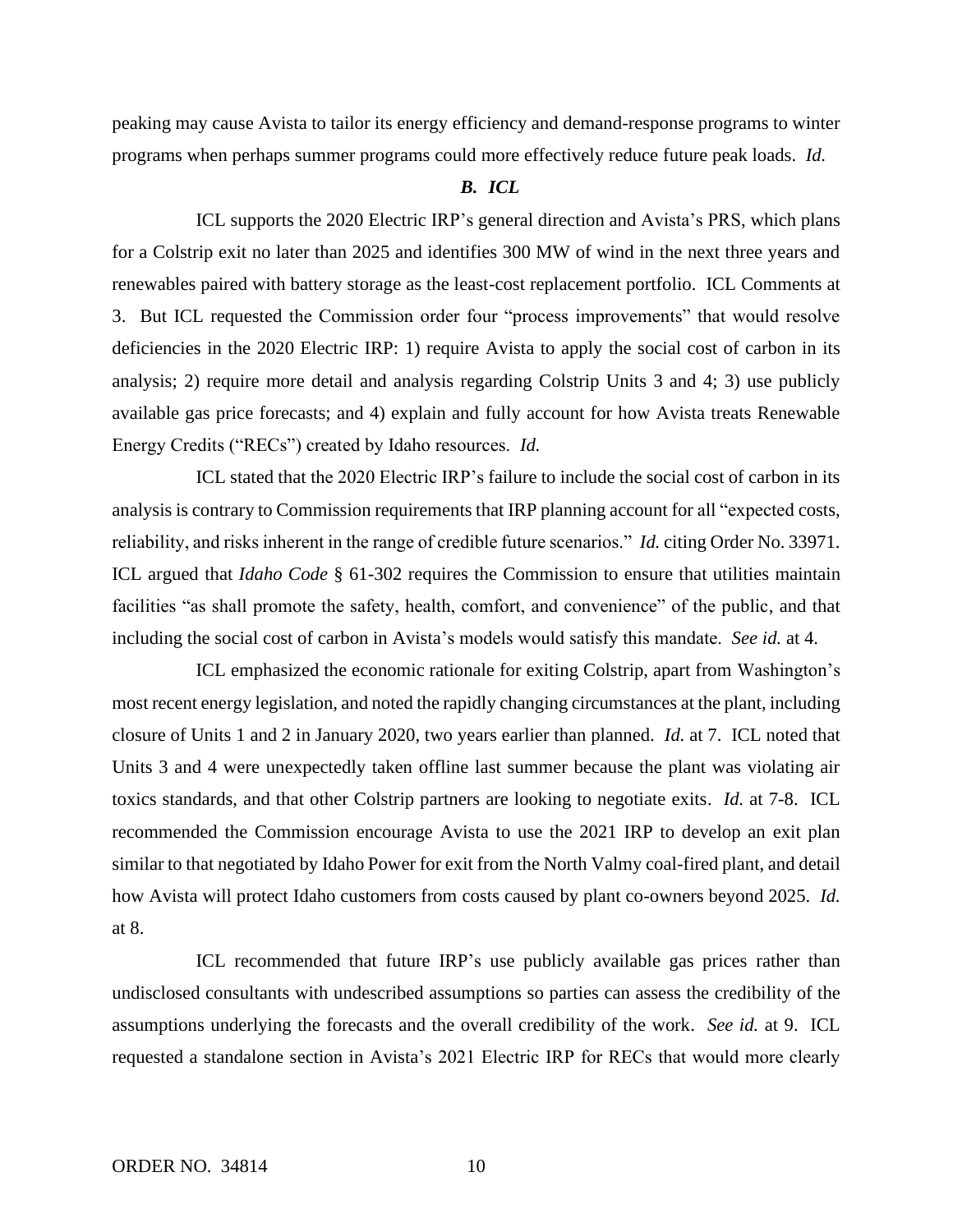and robustly describe how Idaho's share of RECs are used on Avista's system and the carbon intensity of resources assigned to Idaho. *Id.* at 9-10.

### *C. Public Comments*

The Commission conducted a telephonic public hearing at which 35 people testified, most of whom were Avista customers. The Commission also received numerous written public comments. Public commenters supported Avista's long-term plans to move to clean energy and encouraged Avista to more rapidly decarbonize its resource portfolio to address climate change for economic, environmental, and public health reasons. Public commenters detailed numerous local effects of climate change including drier forests and increased property risk and air pollution from forest fires, greater uncertainty for farmers growing crops, diminished snowpack and more uncertain runoff that impacts the hydroelectric system. The public also expressed concern about the unsettling of mining waste in Lake Coeur d'Alene due to warmer waters, negative impacts on fish and wildlife and the tourism and recreation industries, and other impacts from climate change that are currently being felt and are likely to become more pronounced. Public commenters speculated about the greater risk and uncertainty for the electric supply system from a destabilized climate. A large number of public commenters also supported the Commission directing Avista to include a social cost of carbon in the resource analysis to account for the costs and risks of continuing to burn fossil fuels.

### *D. Company Reply Comments*

Avista emphasized that no party asked the Commission not to acknowledge the 2020 Electric IRP. Avista Reply Comments at 2. Avista acknowledged that modeling done in response to Staff production requests suggested an economic exit from Colstrip earlier than the end of 2025. *Id.* at 4. Avista stated that developing and implementing a viable exit strategy will take time and that there are multiple owners involved. *Id.* It says it is diligently working to find an exit path from the plant given the circumstances of the ownership arrangement. *Id.* at 14. Avista stated it will continue to update Staff and TAC members on Colstrip exit progress outside of the IRP process. *Id.* at 5. Avista reiterated that Idaho customers will not pay for any costs associated with Washington's share of the plant. *Id.* at 4.

Avista stated it will use the PRiSM model in the 2021 IRP to select new resources and allocate their costs to only Idaho, only Washington, or to both states based on needs, economics, and policy requirements. *Id.* at 5. The new optimization logic will also allow Avista to apply the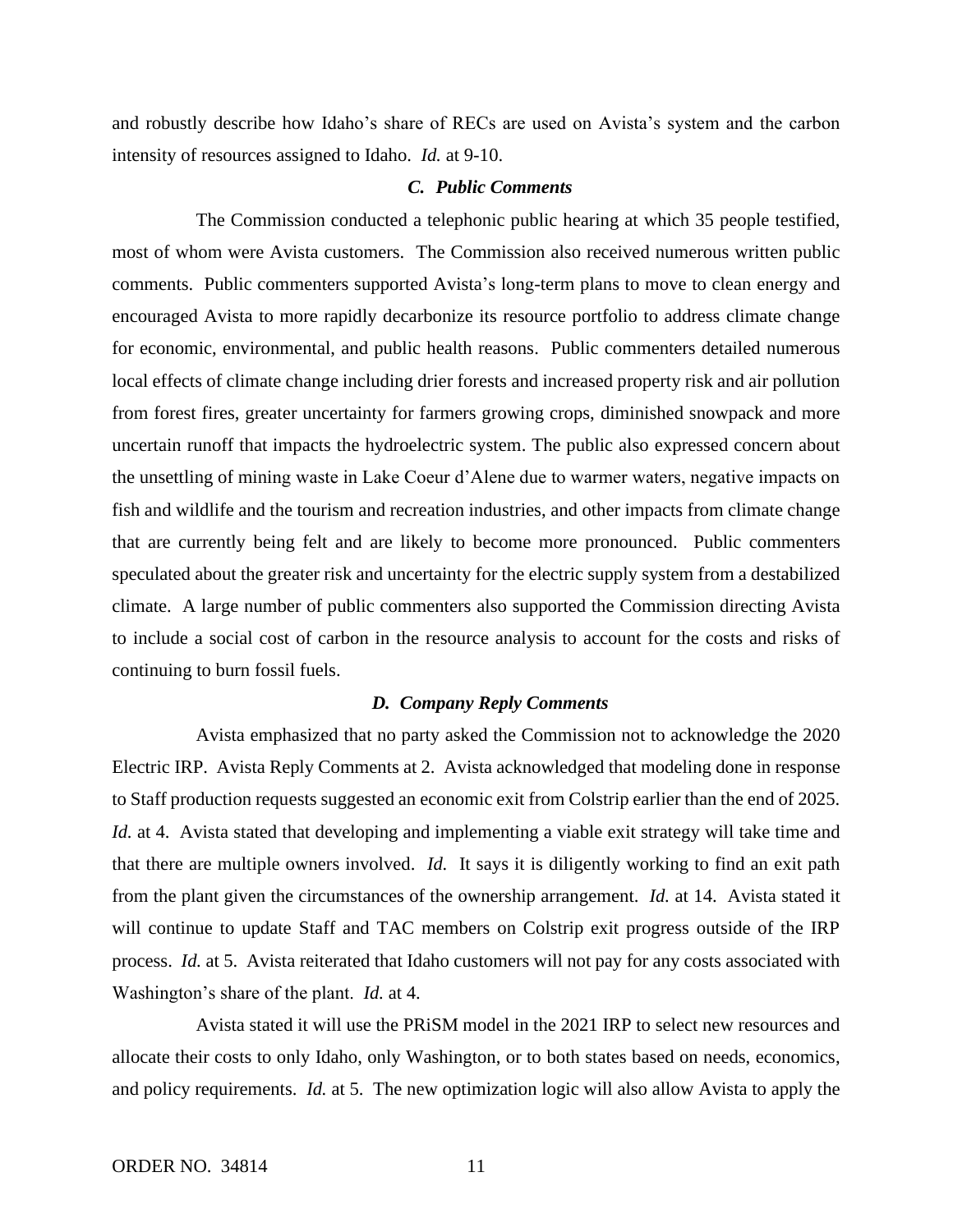social cost of carbon, a requirement of CETA, only to Washington. Avista stated this new modeling framework will enable Avista to begin the process of determining how to allocate costs between jurisdictions if Washington law requires Avista to add resources that are not lowest cost by Idaho standards. *Id.* at 6. Avista stated it is continuing to monitor its summer peaks relative to its winter peaks. *Id.* at 6-7. Avista defended its load forecasting methods and discussed tests its model performs to ensure model stability. *Id.* at 7. Avista also defended its reliance on Liquid-Air Energy Storage following Staff's critiques and stated it is excited for the technology's potential and believes the technology can be cost effective. *Id.* at 9. Avista stated it has retained a thirdparty vendor, EnerNex, to assist it with an intermittent generation integration cost study to be utilized in the 2021 IRP. *Id.* Avista stated it will remove reliance on a single-year planning reserve margin in the 2021 IRP to ensure the system is reliable for customers. Avista anticipates the Northwest will develop a resource adequacy program and associated markets, which would supplement Avista's resource planning. *Id.* at 10.

Avista pointed to the stipulation and settlement approved in Case No. AVU-E-18-12 for its energy efficiency and demand-response programs and its recent compliance filing in that case. *Id.* Avista stated the energy efficiency potential study conducted by Applied Energy Group and included in the 2020 Electric IRP estimates both average energy savings and winter and summer peak savings. *Id.* at 11. Avista stated the 2021 IRP will detail specific winter and summer savings data that will address concerns about overreliance on winter-peaking measures. *Id.* at 11- 12. Avista stated it is reviewing responses to its 2020 renewables RFP and will likely issue a capacity RFP that will consider all capacity resources. *Id.* at 12-13. Avista supports the recommendation that it file an annual Colstrip report until it exits the facility and notify the Commission within 30 days of plant decisions that may materially affect Idaho customers. *Id.* at 13.

In response to comments requesting Avista include the social cost of carbon in its resource decision making, Avista stated it compared all resource portfolios with a carbon price equal to the social cost of carbon for market operations and in this scenario, Avista's Clean Resource Plan portfolio performed the best. *Id.* at 14. Avista reported the Clean Resource Plan portfolio increases the Present Value of Revenue Requirement from \$11.8 billion to \$12.4 billion, which would increase average customer rates from 14.1 cents per kWh to 15.6 cents per kWh in 2045. *Id.* Avista stated it did not choose this portfolio as a preferred portfolio because of the cost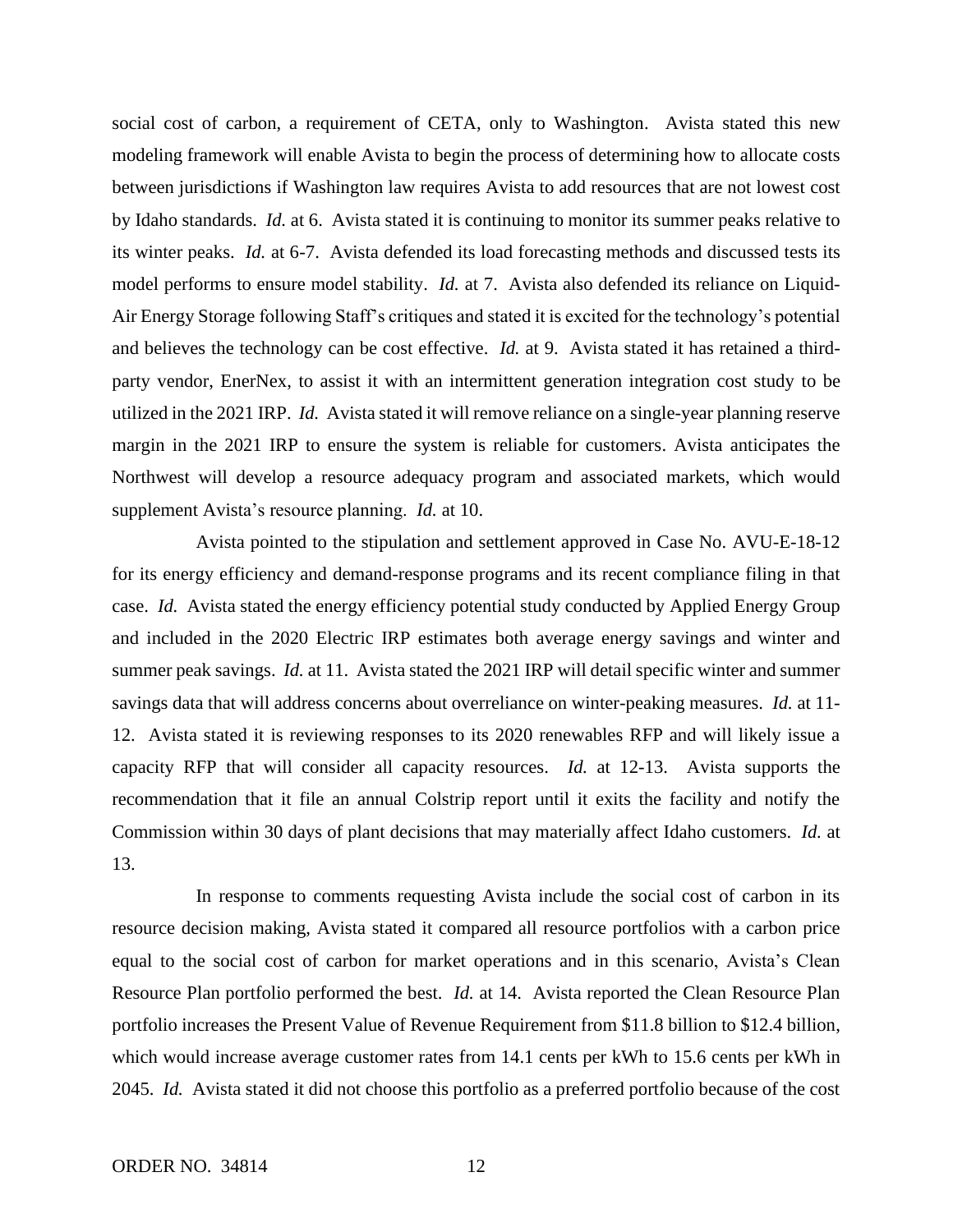impact on Idaho customers. *Id.* Avista stated that the consultants it uses to develop its future natural gas prices are nationally known and respected and produce higher quality forecasts than are publicly available, and that confidentiality of consultant contracts is an industry standard. *Id.*  at 15. Avista stated it included information on how RECs are treated in the 2020 Electric IRP and points to Figure 11.9. *Id.*

### **COMMISSION FINDINGS AND DECISION**

Avista is an electrical corporation and public utility as defined in *Idaho Code* §§ 61- 119, -129, and the Commission has jurisdiction over it and the issues in this case under Title 61 of the Idaho Code, including *Idaho Code* § 61-501. Having reviewed the record, we find that Avista's 2020 Electric IRP satisfies the Commission's requirements. *See e.g.* Order Nos. 22299, 25260. We thus acknowledge that Avista has filed the 2020 Electric IRP. In doing so, we reiterate that an IRP is a working document that incorporates many assumptions and projections at a specific point in time. It is a plan, not a blueprint, and by issuing this Order we merely acknowledge *Avista's ongoing planning process*, not the conclusions or results reached through that process. With this Order, the Commission is not approving the 2020 Electric IRP or any resource acquisitions referenced in it, endorsing any particular element in it, or opining on Avista's prudence in selecting the 2020 Electric IRP's preferred resource portfolio. The appropriate place to determine the prudence of the decisions embedded in an IRP or Avista's decision to follow or not follow its plan will be a general rate case or another proceeding in which the issue is noticed.

The stakeholders' active participation in the IRP process leads to a more robust IRP, and the Commission appreciates the active participation of the TAC members and the public in helping Avista develop its plan. One matter that appeared in numerous comments is Avista's plans for its ownership share in Colstrip Units 3 and 4. Given the concerns expressed by the parties in obtaining adequate information regarding Avista's plans for its ownership in Colstrip Units 3 and 4, and the earlier than anticipated retirement dates of those units, we find it is reasonable to require Avista to file an annual update on its Colstrip ownership interest. The report should provide updated economic analyses of retirement dates, closure plans and estimated retirement dates, and annual accounting for decommissioning and remediation expenditures/estimates. Additionally, Avista shall notify the Commission within 30 days of Colstrip partner decisions and plant issues that may materially affect Idaho customers. Providing a separate venue for the Colstrip analysis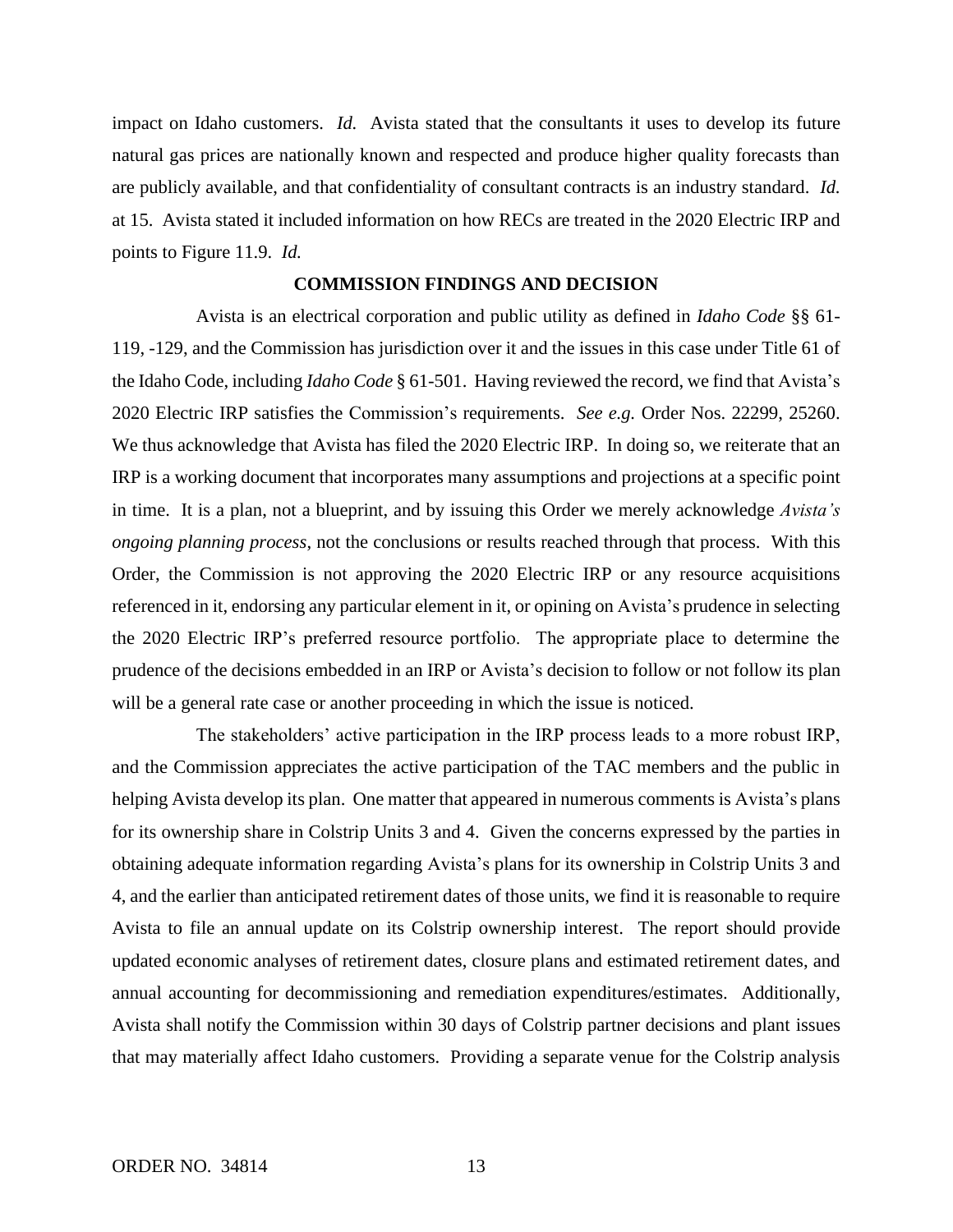reflects the IRP's usefulness as a portfolio planning process that leaves specific resource decisions to separate dockets.

Only after Avista has made a decision on its ownership interest in Colstrip Units 3 and 4 and a record is fully developed before this Commission will we make a prudency determination based on all the facts and evidence presented. It would be unjust and unreasonable for Idaho ratepayers to pay for the policy decisions made in other states if the benefits are not also realized by Idaho customers. Avista's challenge is to meet the requirements of multiple jurisdictions in which it operates a single integrated system. The 2020 Electric IRP is a good start.

## **O R D E R**

IT IS HEREBY ORDERED that the 2020 Electric IRP is acknowledged.

IT IS FURTHER ORDERED that Avista file an annual update on its Colstrip ownership interest, as noted above, by October 1 of each year. Avista also shall notify the Commission within 30 days of Colstrip partner decisions and plant issues that may materially affect Idaho customers.

THIS IS A FINAL ORDER. Any person interested in this Order may petition for reconsideration within twenty-one (21) days of the service date of this Order with regard to any matter decided in this Order. Within seven (7) days after any person has petitioned for reconsideration, any other person may cross-petition for reconsideration. *See Idaho Code* § 61- 626.

///